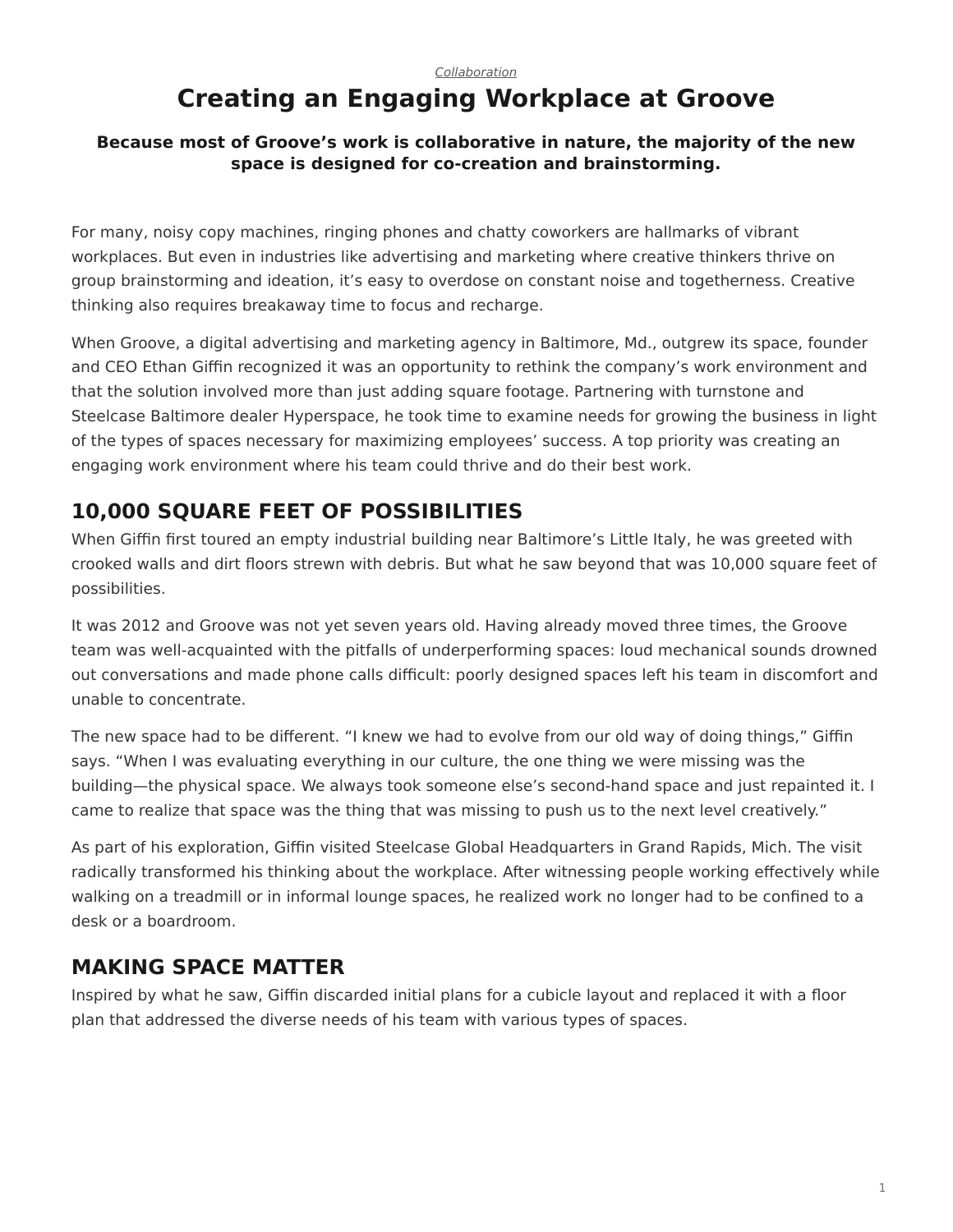Because most of Groove's work is collaborative in nature, the majority of the new space is designed for cocreation and brainstorming. Nicknamed "the pit," this main area is open and collaborative, uniting the team. Employees have assigned desks, but they also have access to a variety of other spaces for collaboration as well as focused work.

For example, they can sneak away to one of Groove's "dens" on the second-floor loft. Open to the pit below, these dens resemble residential living rooms without walls. Their location provides physical separation from the group without being completely closed off. Enclosed conference rooms offer additional getaway options for team members needing uninterrupted time or a quiet place to work. Whether they need to make phone calls, review a performance evaluation or simply hit a deadline, Groove provides employees with ample enclaves for reservation or impromptu use.

Groove's in-house bar not only provides additional areas for collaboration but hits a homerun when it comes to fostering vibrant office culture. With beer on tap, a stage complete with disco ball and enough reclaimed wood for an old-fashioned barn raising, the bar sends a clear message that this team likes to have fun. Groove also offers free lunch each Friday, happy hour after work on Friday afternoons, and movie nights regularly.

Groove reinforces their philosophy of options and control by using a music management system that allows for choosing the genre and volume in seven different areas of the building. For example, the pit may feature rap music, while Beethoven plays in the den, but, ultimately, it's up to the team. Releasing control of environmental factors like this underscores the importance of each individual seeking out the right experience for their tasks.

"The space we have now has elevated our culture. If you look at the excitement of my team and the things we can do, it's not a stretch to say that this space is responsible for solidifying our culture." Giffin says.

### **PRIVATE OFFICES BASED ON WORK**

For Giffin, creating a range of places meant preserving a traditional office for himself and Mack McGee, executive vice president and principal of Groove. Their personal workstyles, the confidential nature of some of their projects and the strategies that they are considering for the future are things that they wanted to keep out of the public eye. Client expectations were another factor in that decision.

"My clients expect me to have a formal office," Giffin notes. "I need space to spread out and my creative work is sometimes more private in nature. I like to think through things alone sometimes and so does Mack."

He also placed the sales team in a separate room with a door so that ringing phones and chatter don't disturb the creative team in the pit below. Although Groove employees actively use headphones to achieve privacy, experience has taught Giffin that headphones alone are not always enough. He realized he could maximize team contributions if individuals could go to a different type of space when they need more privacy.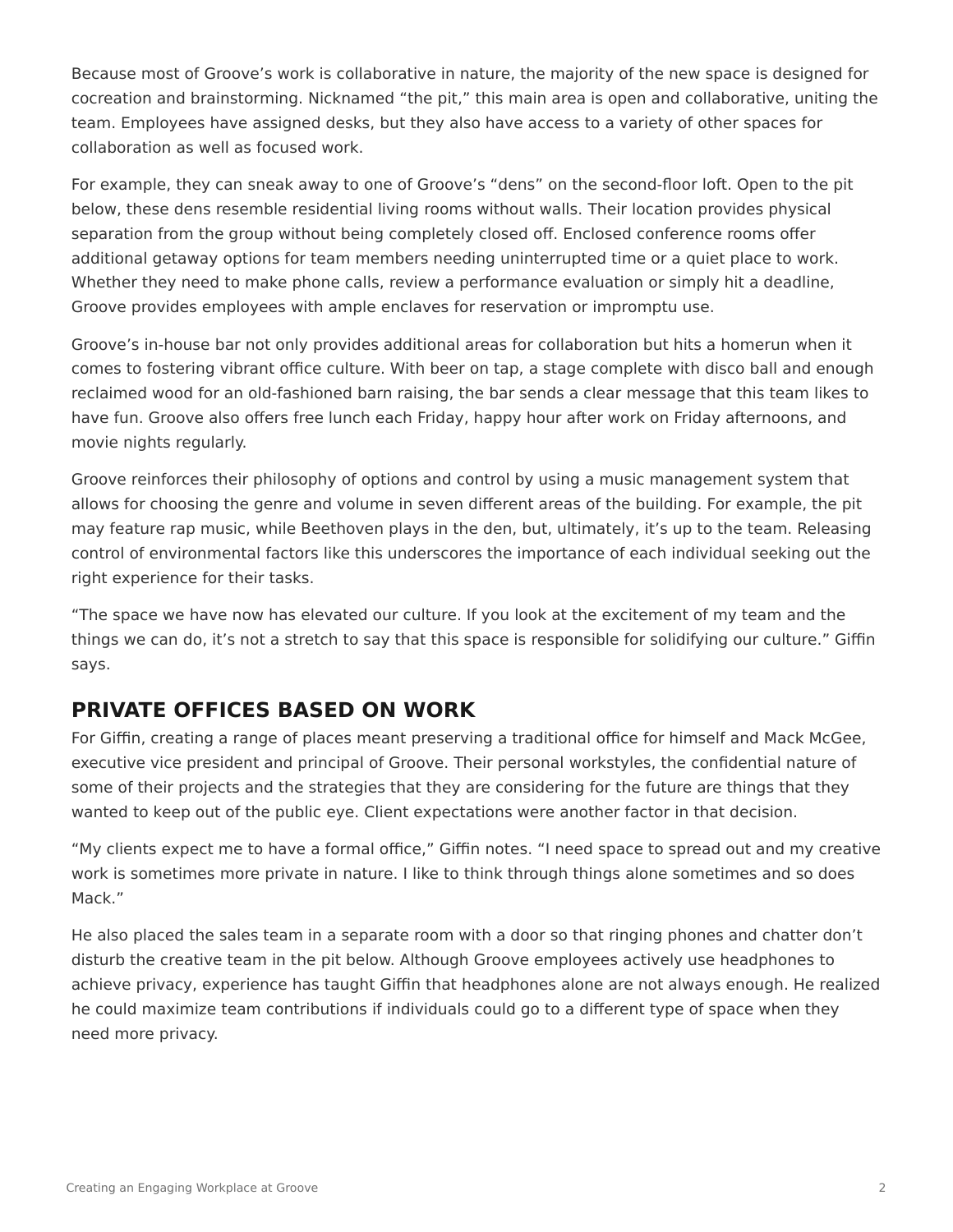**I finally "got it" – work didn't have to include a desk and a computer tower.**

**ETHAN GRIFFIN** | CEO of Groove

## **SPACE AS A PERK AND CATALYST**

Groove's journey has so impacted the way they work that their space is listed as a job perk on their website. And having "the coolest space in Baltimore" is not only good for employees; it's good for business, too.

When it comes to attracting the best in the field, job candidates regularly choose to sign with Groove because they've fallen in love with the space, says Giffin. In fact, he's predicting that, in a matter of years, he won't need to rely on recruiters to hire mid- or high-level employees.

Equally as exciting is the change he's seen in the company's bottom line. Because their old space didn't represent the brand well, Groove did everything they could to deflect business meetings to alternative venues, email or phone calls. That's all changed.

"We have clients and prospects in every week. Bringing people here is a different kind of sell—we create an experience for staff, clients and prospects. Now there's so much traffic, we need a receptionist! And the best part is we're closing 75-80 percent of business when we can get them into our space. They recognize that if we pay this much attention to our work environment, we're going to pay even more attention to their project. They're right."

#### **Featured Products**

| +About Steelcase |  |
|------------------|--|
| +Customer Care   |  |
| +Legal Notices   |  |
| +Connect With Us |  |
| +Contact Us      |  |